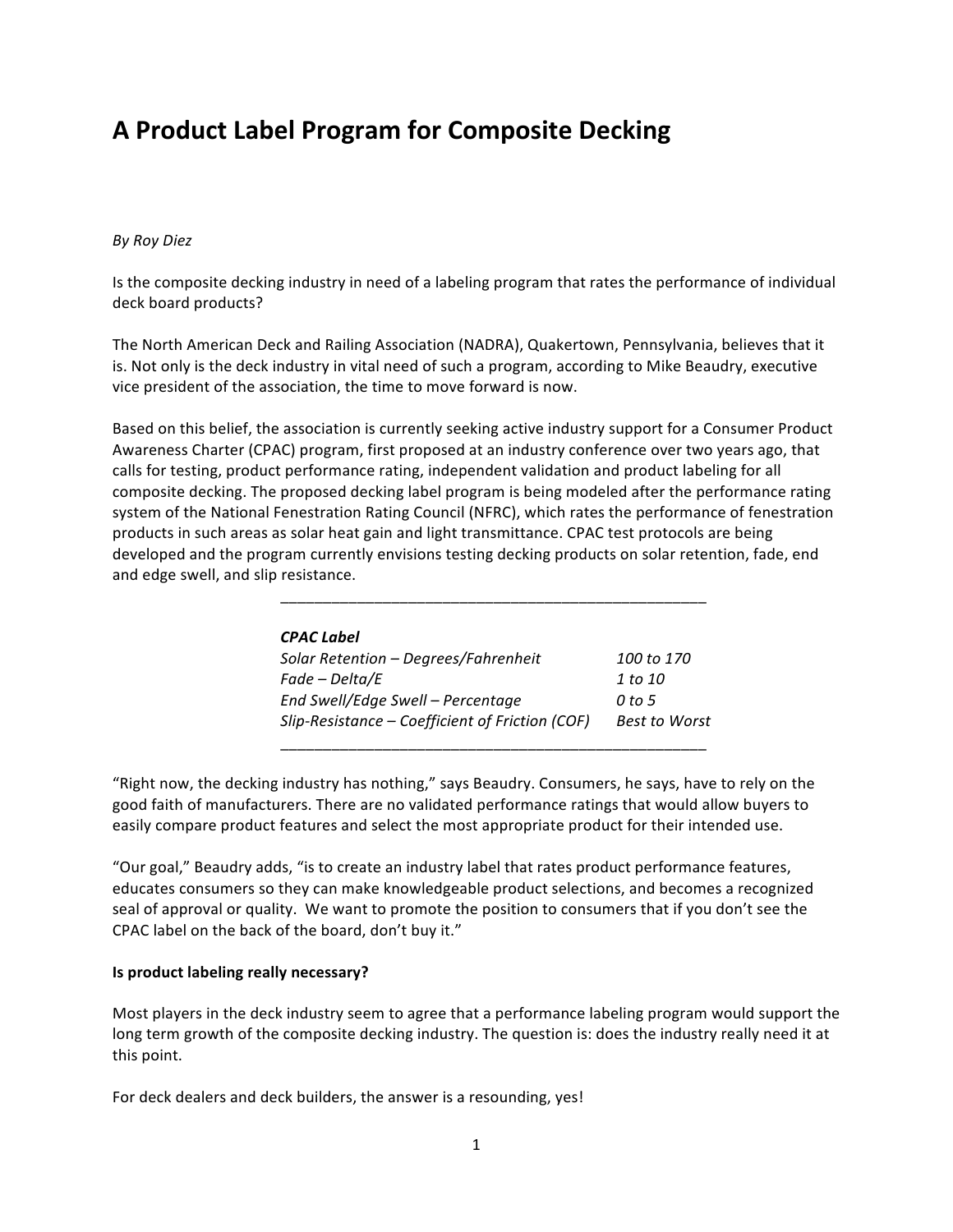"We absolutely need it," says David Elenbaum, owner of DeckStore in Simpsonville, S.C., and co-chair of the CPAC program effort. "It's critically important to the consumer. I own a store where we sell eight different brands of products. People walk in and they want to know the performance differences, not only between brands, but between the product lines from a specific manufacturer. If they're looking for a composite deck for around a swimming pool, they want to know which products offer the highest slip resistance. If their deck will receive lots of sunshine, they're looking for products that have lower solar retention characteristics. We don't have the data to help them make a decision. All we can do is give them a brochure and tell them to pick out a color."

> *Deck dealers and builders are saying that a performance* rating system would be extremely useful in directing *consumers to products that best meet their specific needs,* whether it be the best deck product for a pool deck, or *the most appropriate choice for a south facing project.*

\_\_\_\_\_\_\_\_\_\_\_\_\_\_\_\_\_\_\_\_\_\_\_\_\_\_\_\_\_\_\_\_\_\_\_\_\_\_\_\_\_\_\_\_\_\_\_\_

*\_\_\_\_\_\_\_\_\_\_\_\_\_\_\_\_\_\_\_\_\_\_\_\_\_\_\_\_\_\_\_\_\_\_\_\_\_\_\_\_\_\_\_\_\_\_\_\_*

The industry marketing literature in this regard, admits Lanny Jass, president of Green Bay Decking in Green Bay, Wisconsin, is "completely unhelpful." A performance rating program, Jass believes, would be a huge positive. "Such a program is way overdue," he says. "Standardize a set of tests for every deck product, certify the results and make them public."

Robert Heidenreich, owner of The Deck Store in Apple Valley, Minnesota, also likes the labeling idea. "The program absolutely sounds good. Right now there is no way to compare all the features and values of decking products. Not everyone is knowledgeable about decking. Sales people often just repeat what they are told and they don't always get it right. The [CPAC} program," he adds, "would create a standard for everyone. Carpenters and deck builders wouldn't have to rely on the word of a sales person. They could compare product features using standardized information."

Bob Lett, vice president of market development for Wolf Distribution in York, Pennsylvania, also likes the concept: "The more information you can give to the consumer, and the easier it is for them to understand what our products do and what they don't do, the better. Spread the word. A more educated consumer will help our industry grow." (Wolf is a distributor but also sells its own brand of decking.)

#### **Getting manufacturers on board**

The challenge is to get manufacturers involved.

Steve Van Kouteren, principal with Principia Consulting, is not optimistic. "This [performance labeling] was a key subject at one of our conferences a few years ago. We polled the audience and about 85 percent said it was a great idea. But when it comes to investing time and money to develop the program, the industry has fallen short."

Standards and labeling programs seem to get the most push when competitive pressure is intense or when product quality issues plaque the industry, says Van Kouteren. That period, he feels, has passed. "The industry has consolidated to a few major suppliers, the influx of poor quality imports has come and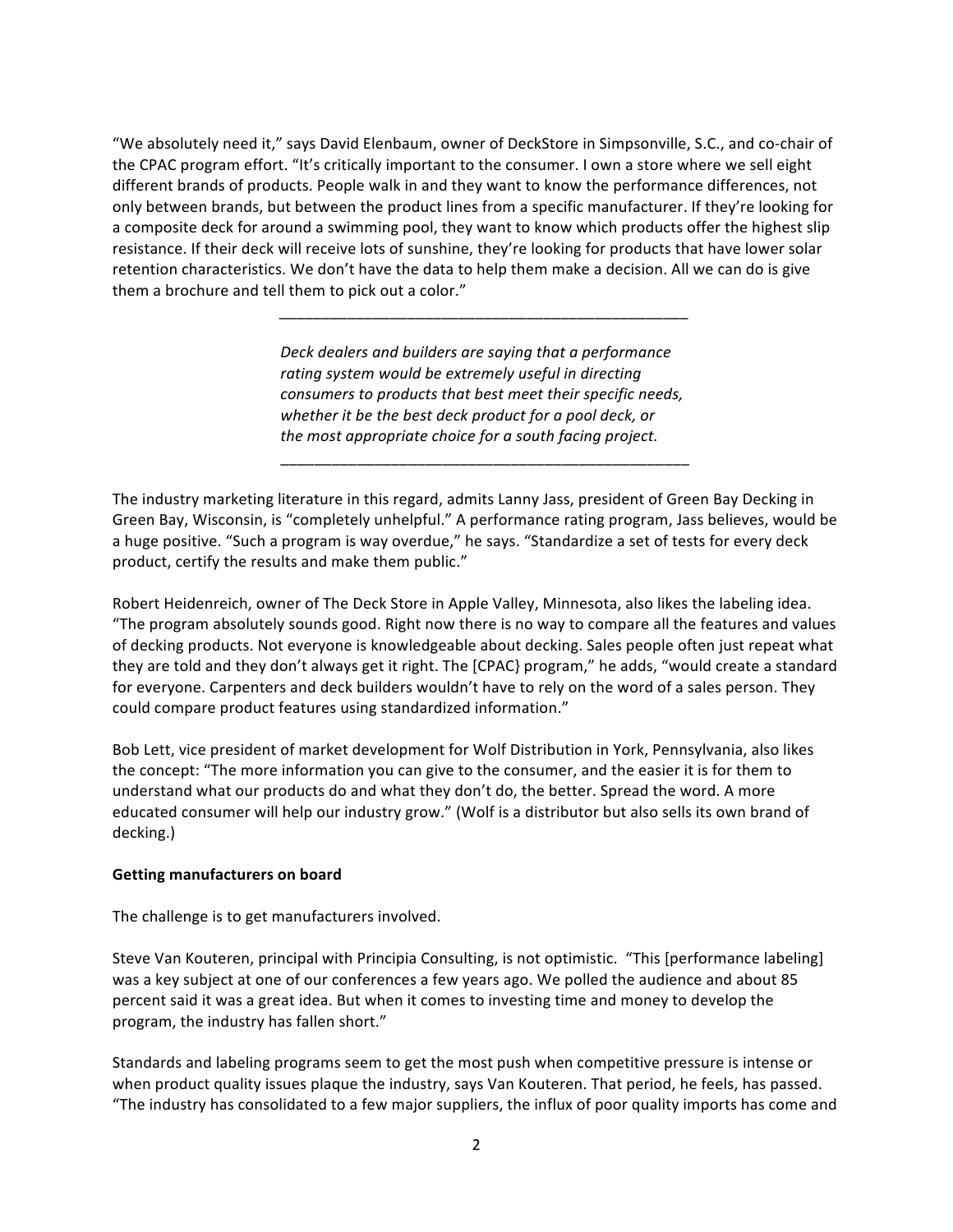gone, and the quality problems from the first generation domestic products are largely in the past," he says." Moreover, the current market environment, including expected growth in demand combined with excellent performance of capped composite products is not especially a motivating factor for such a program."

When composites were first introduced they took market share from wood decking. From 2007 to 2010, wood stopped the loss and started to take market share back. But since 2010, Van Kouteren notes, capped composites have made a strong push and he projects that wood will start to lose share again.

Elenbaum believes that if just a few of the major deck manufacturers get on board and add labels, others will have to follow suit. (According to Van Kouteren, five companies control 93 percent of market share). There are also several smaller firms, notes Jass that will say, "This is something we really need." A manufacturer whose product has excellent performance features will benefit from the program. They will get full credit for those areas in which their product exceeds.

"It's still a relatively young industry," notes Edie Kello, director of marketing communication for Fiberon Decking, New London, N.C. "The composites of the past have changed and they now have more features that consumers want, better stain resistant, easier to clean. Manufacturers are getting it right." Accordingly, Kello says, the time is right for a product performance rating system. "Anything that can help inform the consumer [of current product performance] - would be a good thing to do."

Stuart Dimery, national product manager for NyloBoard, LLC, Covington, GA, seconds the idea: "A product label program can be good for the consumer and the industry, if it's done fairly and there is no subjectivity to the measurements. If it adds significantly to bureaucracy or to costs (for testing, inspection, labeling), it will be a very tough sell."

"If a manufacturer says he doesn't want his product compared with others on performance, I tell them that at least with the CPAC program you will know where you stand with your competitors," says Elenbaum. "You will know what areas you need to work on to make your product better."

Putting a label on the product implies that it meets certain specifications, says Brent Gwatney, senior vice president of sales and marketing for AERT, Inc., Springdale, AR. "That's part of the reason some manufacturers resist the program," he says. The industry has had a lot of failures with composites and these firms may have had issues in the past which they've worked hard to overcome, he notes. Maybe they don't want to have to address other's specifications but would rather live up to their own standards. 

"But if a guy is making a quality product," Gwatney maintains, "and if he trusts that NADRA has his best interest in mind, he's not really concerned with that."

Gwatney cautions manufacturers to look at products in other industries that are backed by a reputable agency or third party certification, such as the Underwriters Laboratory label. "That [label] goes a long way in building trust," he says. "And that's where NADRA can help. NADRA is backed by knowledge of what the product performance should be in the field. Their deck builder members understand quality. As NADRA continues to grow in consumer recognition, consumers will recognize that if a NADRA label is on [the product] then it's a product they can trust."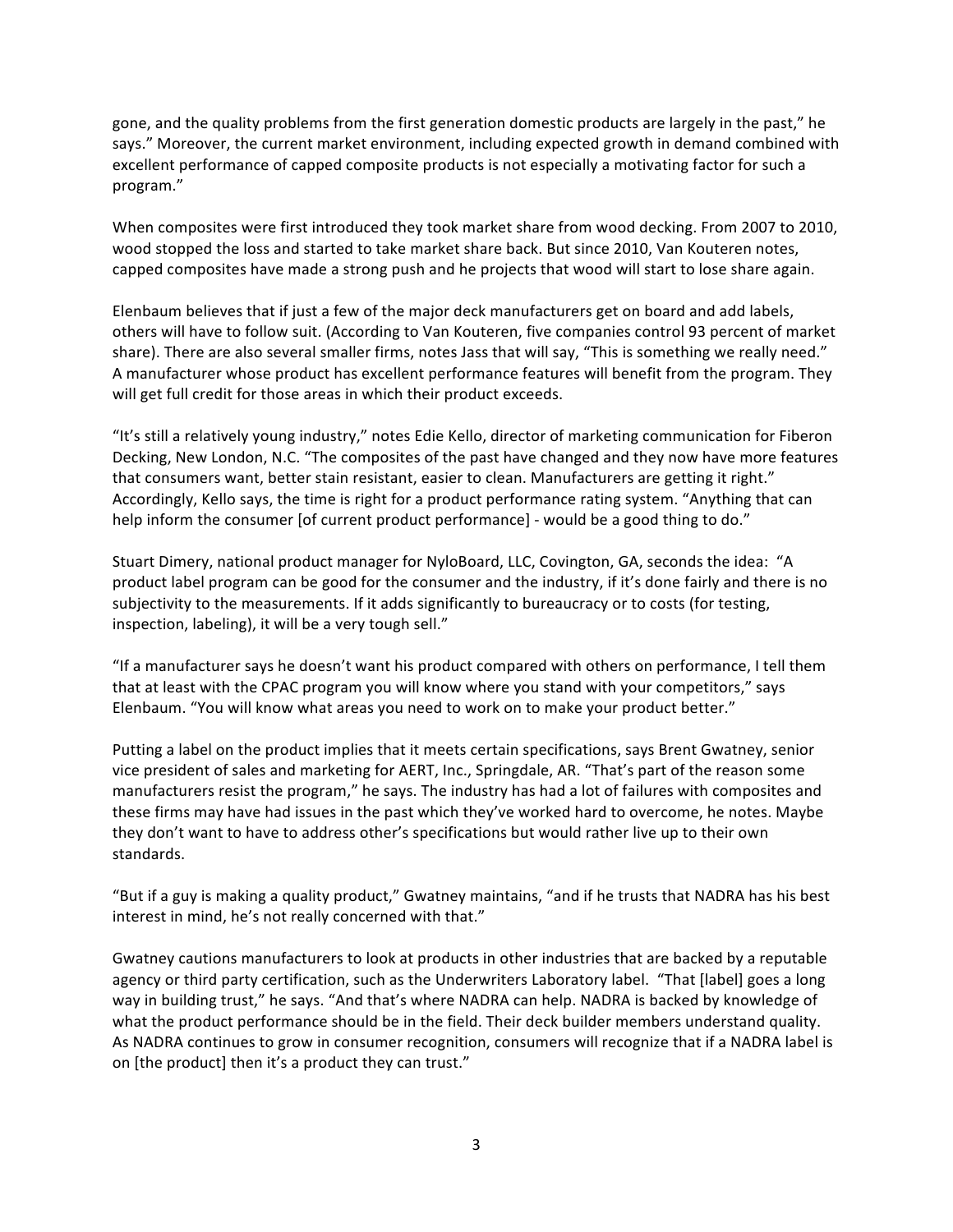#### **Competitive incentives**

In the window industry, manufacturers were prodded into submitting to the NFRC rating system by the Department of Energy (DOE) and the EnergyStar program. To sell a labeling program to an industry lacking such incentives it would appear that NADRA must show that a deck performance rating program can alleviate current and future industry threats and that the lack of such a program can ultimately have a negative impact on industry sales.

The industry, for example, recently faced a threat from foreign competition introducing poor quality products at low prices. There is also competition from low-quality products made in the United States. In recent years a rash of domestic products have failed, notes Heidenreich. He estimates that 100 companies have entered the market, sold a basic product at a cheap price, and are now gone. "These products might have met ICC standards," he says, "but what good is a board that doesn't break when you stand on it but rapidly fades from brown to white?"

With a NADRA label program, people would question why these products have not been tested. "A label like this is one more way to keep cheap and untested products from making it into the market," confirms Dimery.

> The lack of performance rating and continual improvement in composite decking, says Lanny Jass, Green Bay Decking, "could ultimately destroy the category."

\_\_\_\_\_\_\_\_\_\_\_\_\_\_\_\_\_\_\_\_\_\_\_\_\_\_\_\_\_\_\_\_\_\_\_\_\_\_\_\_

\_\_\_\_\_\_\_\_\_\_\_\_\_\_\_\_\_\_\_\_\_\_\_\_\_\_\_\_\_\_\_\_\_\_\_\_\_\_\_

Over the long term, the inability of deck dealers to adequately answer consumer questions can result in a lack of consumer confidence in composite products. The threat is real. Green Bay Decking's Jass believes that the lack of performance testing and rating could eventually cripple the industry.

"I think it could ultimately destroy the category," Jass says. "More than just hurt it, I think it could make it go away. Look at the products from the past ten years, few of these products still exist. Almost all of the products now on the market were introduced in the last four years. There is no history. When you're selling products that have 25 year warranties but have less than four years of actual performance history, there is a tremendous number of unknowns. Any quantified, objective data on how these products perform is something the industry needs badly."

This begs the question, continues Jass. What happens if the industry does not rate its performance characteristics and work to continually improve its products? "What if the current crop of products has the same outcome? What if, after ten years in the market, people find out that these products don't work, that there are problems with delamination, discoloration, or surface degradation? What will be the next generation of [composite] products and will contactors and consumers accept them?"

For more information or to join the NADRA CPAC effort, email Info@NADRA.org.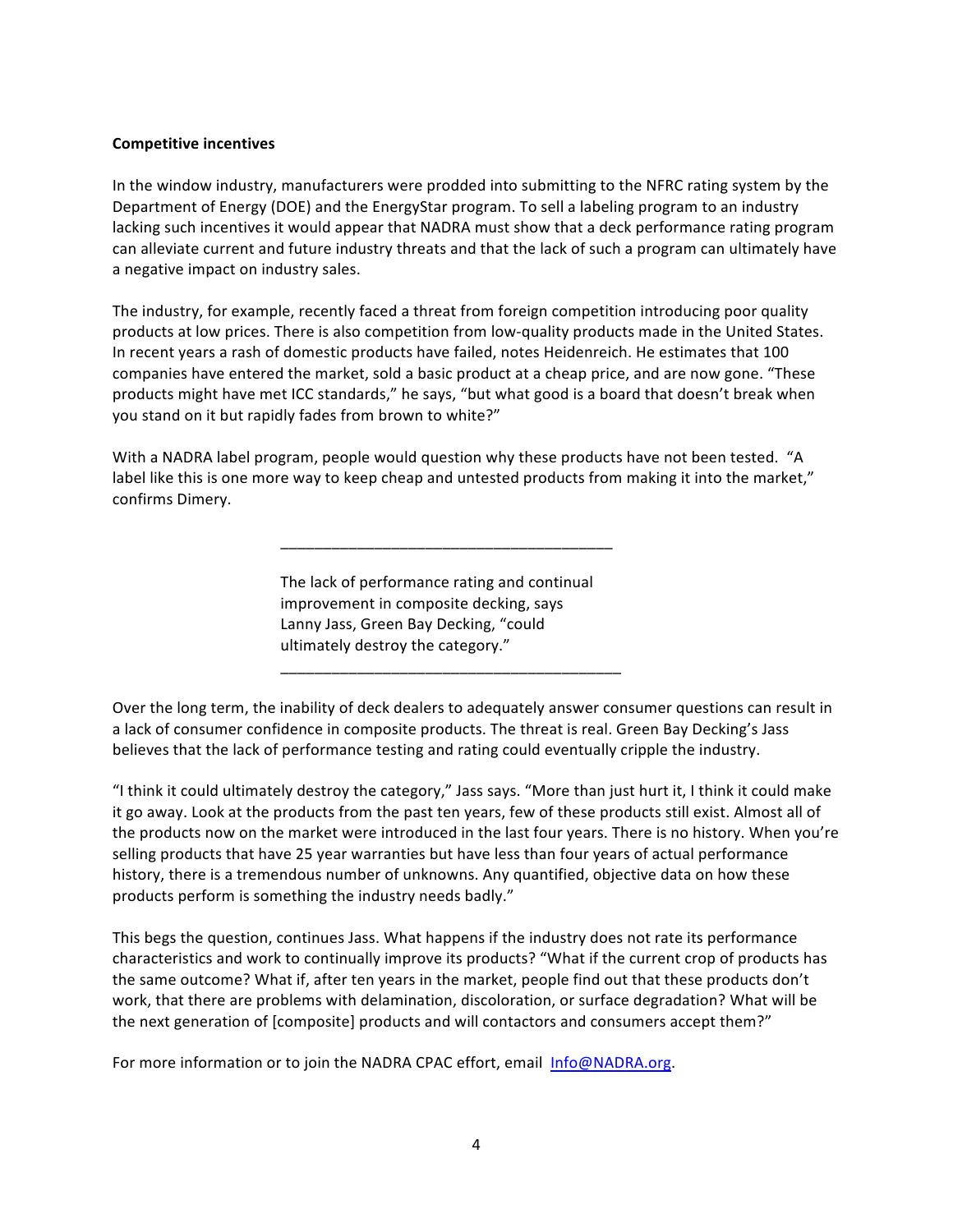[NOTE: In addition to those interviewed for this article, comments were requested from individuals representing several additional large volume decking manufacturers. These individuals either declined to comment or did not respond.]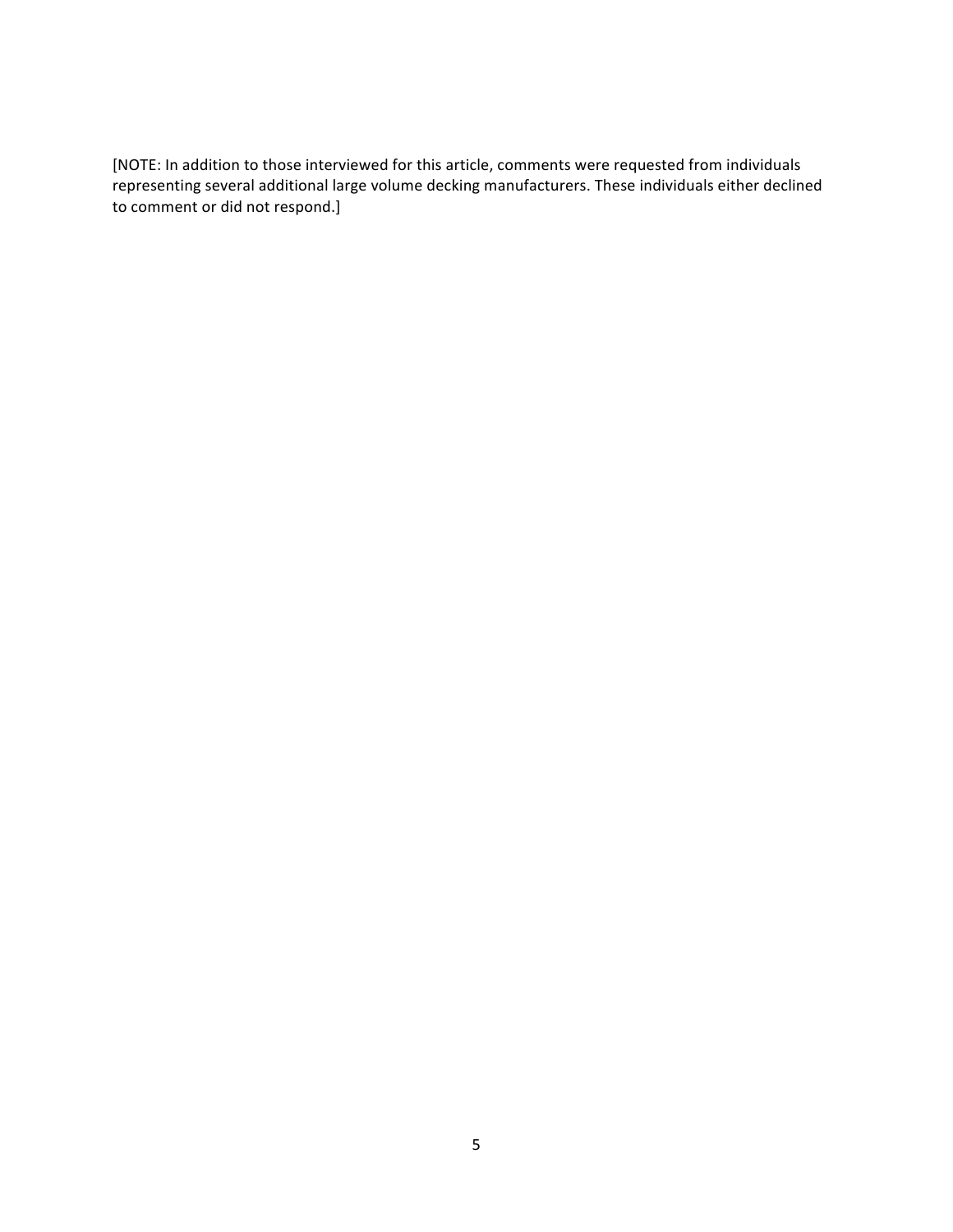# [SIDEBAR]

# **Developing Testing Protocols**

Many composite decking manufacturers currently test such characteristics as abrasion, wear, slip resistance, and fade resistance, and some put products in an acceleration chamber to test performance over time, says Heidenreich. But manufacturers generally do not publish this data. Some producers provide Delta E ratings that indicate fade resistance, base color fastness claims on the Hunter color scale, or note that products meet ADA (Americans with Disabilities Act) slip-resistance guidelines.

Most producers also do internal tests on structural and safety performance and submit test data to an evaluation company such as the ICC (International Code Council) Evaluation Service which provides an ESR Report or ATI which provides a CCRR (Code Compliance Research Report). These standard documents are available to the public. However, they primarily rate only the structural, durability, and surface-burning performance of a product. There currently are no real standards or tests for nonstructural characteristics, no uniform ratings or third-party validation of such significant performance characteristics.

"While most reputable manufacturers test above and beyond ICC AC174 requirements," says Dimery," it is not always easy to find the information to allow a consumer to make apples to apples comparisons. For items like fade, coefficient of friction, and thermal expansion there are multiple scales and test standards in use. This can make it difficult for a consumer to be sure comparisons between products are meaningful. For properties such as heat gain there does not appear to be an applicable laboratory based test standard. This means that there is room for subjectivity and differences in how results are obtained." Making the code report number part of the label, he adds, will alert consumers to products that don't have it.

# Accounting for different products, different locations

One hurdle has been agreeing on which characteristics to test, says Heidenreich. There are inherent differences between various decking product categories – wood plastic composites (WPCs), capped composites, PVC, hollow PVC, and hollow hybrid products. Each product has its own strengths and weaknesses.

For example, wicking can be a concern on wood plastic composites and capped WPCs, but not with PVC products. PVC products, on the other hand, can be subject to plasticizer migration and fade issues. Edge swell and surface delamination issues are different for laminated or capped stock products and cellular PVC products. And hollow decking products have inherently lower thermal retention than other products.

"The things that happen to each different type of product when put under duress are different and some of the measurements and data you collect will look different," agrees Jass, "but you still have to test each product the same." Lett concurs. You have to test across the board and let buyers choose what works best for their particular circumstance, he says.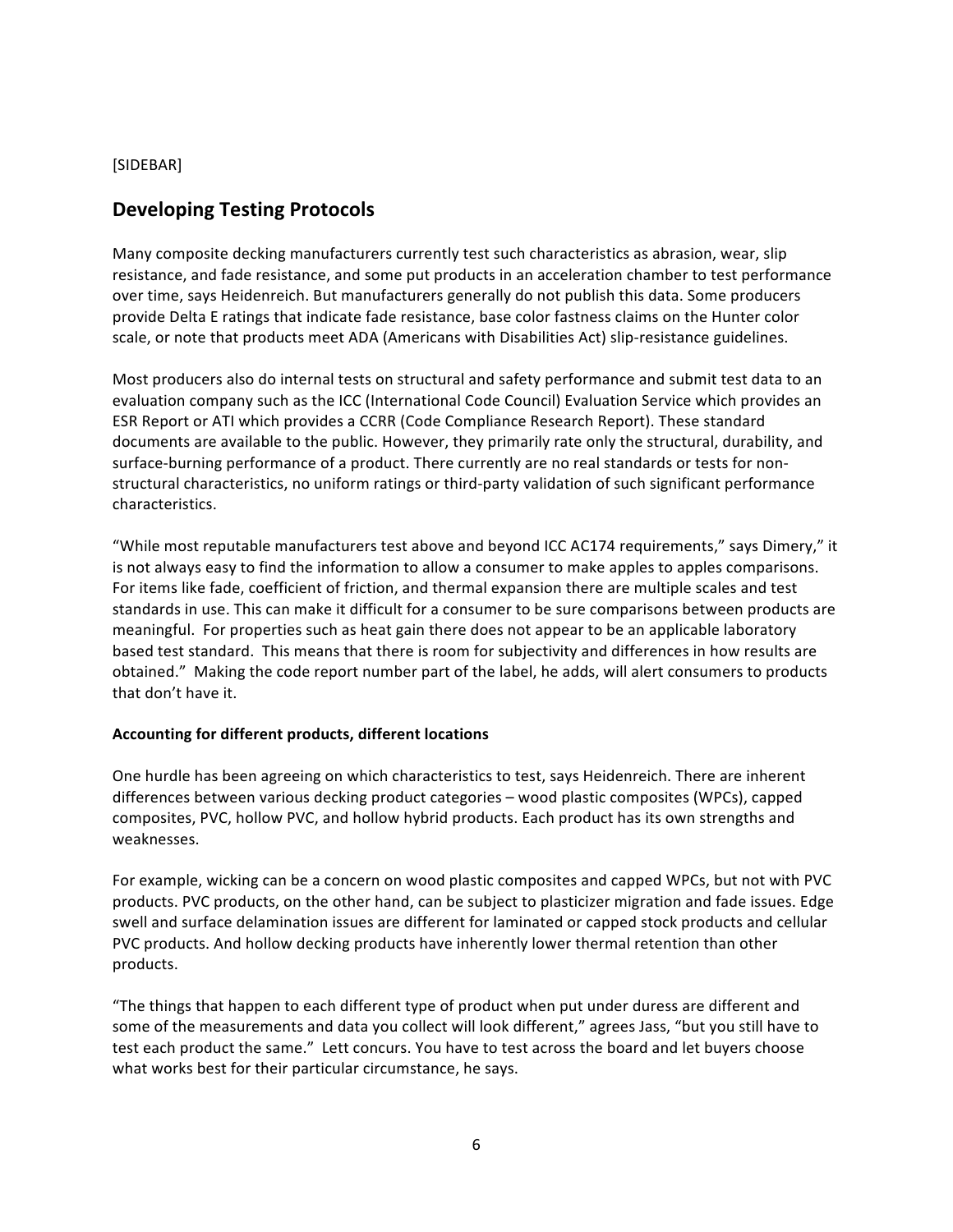Gwatney also believes that tests have to be standardized. However, he feels that products are different and should be tested differently. For example, a standard composite, a capped composite, and a PVC board have different fade rates and should be tested differently.

Regional distinctions could also be considered in a product labeling program. After all, the importance of thermal absorption and heat retention can be very different in Arizona than in Minnesota and products could be rated on regional appropriateness. But again, Lett believes that national, uniform testing would work best. "Let the market make the choice," he says. "If you're in northern Minnesota, a solar retention rating may not be that big of an issue. But if you're in Miami, you will pay really close attention to it. You don't want a pass or fail grade, you want a rating system."

In addition to the test areas being proposed for the NADRA performance rating program, Jass envisions additional, aggressive test protocols. "Most manufacturers have some sort of specification to pass building code requirements," he says, "but those don't really speak to the long term performance of decking. They show that a product meets structural requirements, but they really don't put boards through such things as long term water soaking cycles and most don't test products all the way to destruction. Aggressive tests designed to determine how products fail could be performed. These would tell consumers more about what they can expect."

# **Standardized tests, third party testing**

Most agree that for a performance rating program to work testing methods and protocols have to first be standardized.

The CPAC program was first proposed at a Principia Consulting, LLC, conference in 2011 and NADRA was selected to develop the concept. Last year, NADRA featured the product labeling idea at a meeting of its Minnesota chapter. Third-party testing experts were invited to give presentations on corrosion, environmental, flexural, mechanical, and live load testing. Code officials and a representative from the ICC-ES answered questions concerning codes and product evaluation. According to a report on the NADRA website, the 2013 meeting concluded with the following consensus: "Quality and approved tested products are a must! Whether it is ICC-ES, CCRR or ASTM tested products.....the world of product testing is convoluted and there is a need for industry standardization."

Two testing procedures that would be administered by NADRA are being considered, according to Elenbaum. In one, manufacturers would pay to have their decking products tested by an approved, third party laboratory. An alternative approach would be to have decking manufacturers submit the results of their product testing. NADRA would audit the firm's testing equipment and procedures to verify the results.

On this issue both Lett, a decking distributor, and Jass, a decking manufacturer, agree. "If you want consistent data," says Lett, "you have to have third party testing." Jass concurs: "There really has to be a third party. An independent testing agency is necessary," he says, because "there are too many ways to manage internal tests to get the results you are looking for."

"Third party testing," says Fiberon's Kello, "is always more objective, more unbiased and a more standardized way to do it. As long as the cost to manufacturers isn't prohibitive it would be the thing to do."